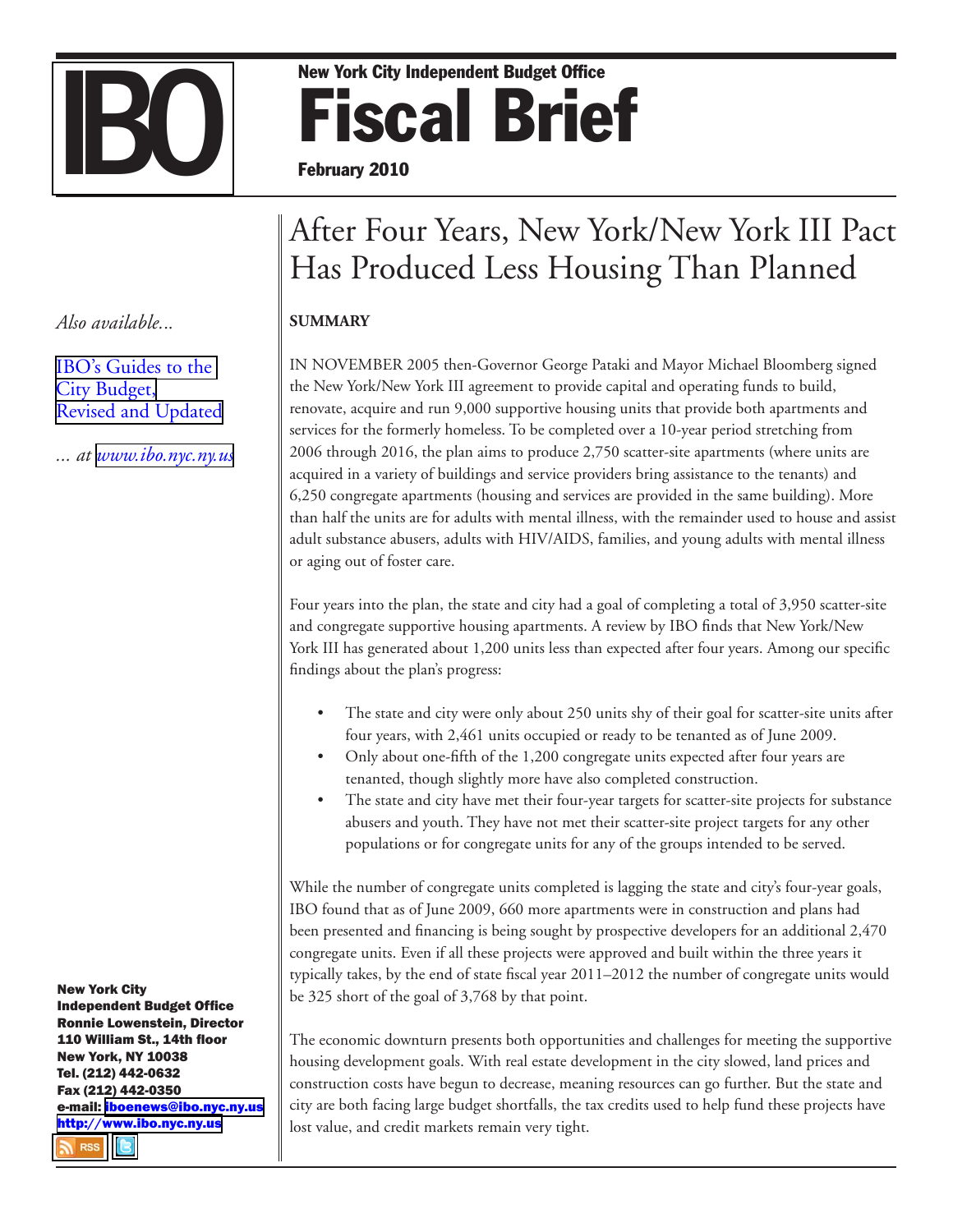#### **INTRODUCTION**

In an effort to curb homelessness among people who have disabilities, New York City and New York State have entered into three agreements, known as the New York/New York agreements, since 1990 to develop supportive housing. Supportive housing programs link tenants to social services and are seen by many as a humane and effective response to homelessness. Under these agreements, thousands of supportive housing units have been created that, in many cases, helped tenants move on to more independent living situations. At a time when the homeless population is increasing, supportive housing is an important tool in assisting homeless families and adults.

Tenants of supportive housing hold leases and pay 30 percent of their income toward rent and utilities. Tenants receive help that may include mental health services, case management, employment assistance, or substance abuse treatment. In some cases supportive housing is developed in one building where services are delivered in that building and is known as "congregate housing." In other cases the arrangement is known as "scatter-site," in which service providers acquire apartments in several buildings and bring assistance programs to the tenants.

New York/New York III (NY/NY III), the third agreement and the subject of this report, recently reached its fourth anniversary. This agreement is scheduled to create 9,000 new units of supportive housing in 10 years and serve several populations not previously served in the past. As of the end of June 2009, 30 percent of the 9,000 units were operational, including most scatter-site units that were planned for early in the agreement. But the city and state have fallen short of their stated goals for development of congregate units. Furthermore, the current economic downturn could slow the momentum and delay housing development, especially since the remaining units are primarily congregate and will need capital funding in addition to ongoing operating funding.

#### **A BRIEF HISTORY**

The first New York/New York agreement (NY/NY I) signed in 1990 led to the creation of over 3,500 units of supportive housing. A second agreement, NY/NY II, was signed in 1999 and led to the creation of an additional 1,500 units. Both of the first two New York/New York pacts took longer to complete than originally anticipated and were for fewer units than the current agreement (see IBO's *[Can Another NY/NY Deal Deliver Housing](http://www.ibo.nyc.ny.us/newsfax/insidethebudget109.pdf)  [for the Mentally Ill Homeless and Savings for the City](http://www.ibo.nyc.ny.us/newsfax/insidethebudget109.pdf)?*).

An analysis of outcomes for a prior NY/NY agreement found that

individuals living in the housing that resulted experienced reduced shelter stays, fewer and shorter hospital stays, and reductions in the length of jail stays. The researchers concluded that 95 percent of the funds invested in supportive housing are recouped through savings from the reduction in the use of expensive emergency services.<sup>1</sup> In addition, other research has shown that NY/NY supportive housing has reduced homelessness.<sup>2</sup>

The NY/NY III agreement is larger than the first two agreements combined. On November 3, 2005, then-Governor George Pataki and Mayor Michael Bloomberg, along with 10 New York State and New York City officials, signed the NY/NY III agreement in which the city and state agreed to provide capital and operating funds for 9,000 supportive housing units to be constructed, renovated, or acquired from 2006 through 2016. The agreement lays out plans to create a total of 2,750 units in scatter-site programs, where providers acquire apartments in several buildings and bring services to the clients, and 6,250 units in congregate developments, where supportive housing is developed in one building and services are available in that building. Because scatter-site units can be brought into use more quickly than congregate units, the timeline for the development of NY/NY III housing assumed that 100 percent of the planned scatter-site units would be in use by the end of state fiscal year 2008–2009.

#### **FINANCING SUPPORTIVE HOUSING**

The type of financing needed to develop a supportive housing project depends on whether the unit will be scatter-site or in a congregate development. Scatter-site projects require only operating financing, as service providers locate apartments in the community and assist tenants with the leasing process. Congregate projects require both capital financing for the construction or rehabilitation of the building, as well as operating financing.

*Operating Funds.* All supportive housing, regardless of whether it is scatter-site or congregate, requires operating funding. The private organizations that run the supportive housing receive their funding through operating contracts with government agencies. This funding covers ongoing costs associated with running the building, such as maintenance, and funds the case workers and staff that provide social and health services to the tenants. A provider may secure operating funding from several agencies. For example, a project may have funding from different agencies to cover services for a variety of populations (e.g. services for individuals living with HIV/AIDS are funded by the city's Human Resources Administration or the state Department of Health's AIDS Institute and those for persons with a serious and persistent mental illness are funded through the state Office of Mental Health).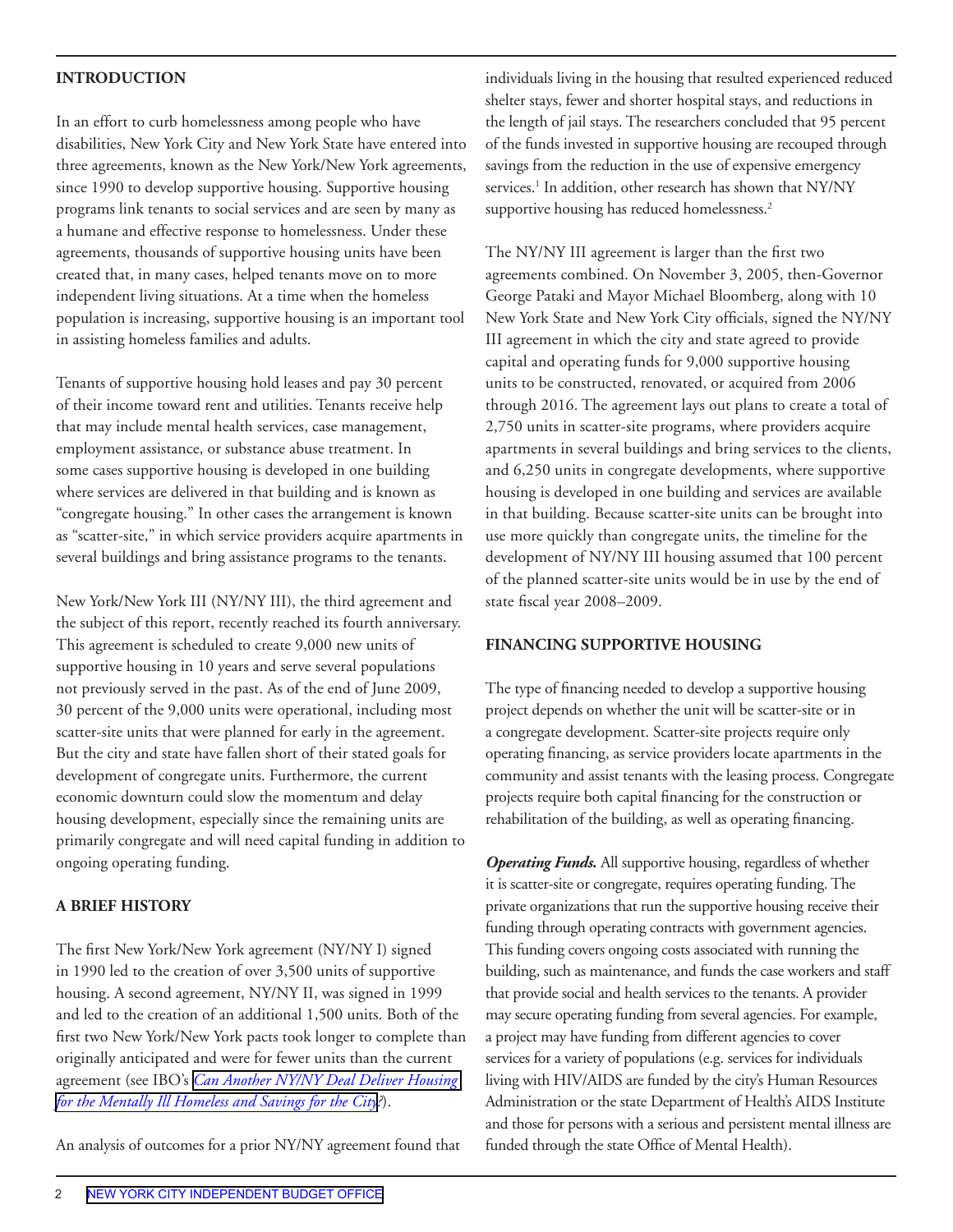In many instances, the agency that is funding the operating support for a specific population is not the same as the agency that is issuing the requests for proposals and awarding the contracts. Thus, there are instances where the state is funding the operations of a project, but a city agency is awarding the contracts.

For a congregate development, the agency awarding the contract or funding the operating support may or may not be the same agency that is funding construction.

In this report, IBO presents data on operating status based on the contracting agency. When discussing operating support, IBO reports the number of supportive housing units that are open—have tenants or ready to be tenanted—as well as the number that have been awarded operating contracts.<sup>3</sup> Generally, operating contracts are awarded several months before a scattersite program opens. For congregate units, the award of a contract often occurs at a very early stage in the development timeline, sometimes even before construction begins. Funding is not released until a project is ready for occupancy.

*Capital Financing.* When a provider is creating a congregate project, they require capital financing to support the acquisition, construction, or rehabilitation of a building. Capital support for congregate supportive housing units comes from a variety of financing sources, including tax-exempt bond financing, low-income housing tax credits, no-interest or low-interest mortgages from various agencies, and federal HOME funds that can provide grants and direct loans, among other forms of assistance.<sup>4</sup> Publicly supported financing from city, state, and federal sources varies by project, but is roughly \$250,000 to \$290,000 per unit. This includes both private equity leveraged by low-income housing tax credits and direct sources, such as mortgages through the city's Supportive Housing Loan Program.<sup>5</sup> In order to close on capital financing, funders may require that the project have already secured ongoing operating financing as well. As a result, operating awards for congregate units are made well in advance of the unit being ready to serve tenants.

Many of the congregate units developed under this agreement will be part of larger developments. Supportive housing developers often set aside 40 percent of the units for low-income members of the community. The developer must secure capital financing to cover the costs of both the supportive housing and the community units. In other cases, units for NY/NY III populations will be located in buildings that provide a range of services to a variety of populations that are eligible for different funding streams. As a result, calculating the development costs and subsidies for each unit is a challenge as projects are often

#### **When Is a Congregate Supportive Housing Unit Complete?**

One of the challenges in tracking the development of congregate supportive housing units is that agencies on the capital side have a different definition for completion than agencies on the operating side. Agencies that provide capital funding consider a project complete when the Department of Buildings has issued a certificate of occupancy. Agencies that provide operating funding do not consider a project complete until the unit is open, which means that it is ready for tenants to move in. Generally projects open very shortly after obtaining a certificate of occupancy, but it may take some time for a project to be ready for tenants after construction is complete. As a result, the number of units that have finished construction and are considered complete by capital funding agencies is slightly higher than the number reported open by agencies that provide services funding. We report on construction completions separate from the number of open congregate units.

financed through a patchwork of sources. IBO has done its best to isolate the NY/NY III subsidies from the others, but some misclassification may remain.

An additional consideration when examining the development of congregate supportive housing in New York is the city's requirement that projects obtain Community Board approval in order to receive city assistance.6 Other types of affordable housing are not required to obtain Community Board approval. Though there is no evidence to quantify the effect that the Community Board approval requirement has on the development of a project, some observers argue that it can delay or prevent projects from going forward.7 Community Board support for NY/NY III housing will be essential in helping the city meets its goals under the agreement.

The timeline for developing congregate supportive housing programs is much longer than scatter-site programs. In addition to securing financing, the development of congregate housing requires that the developer identify a site for construction or rehabilitation, obtain Community Board approval (if funded by the city's Department of Housing Preservation and Development), undergo design development, and complete the Uniform Land Use Review Procedure (for public sites), all before construction begins. It generally takes several years for a project to move from concept to completion.

#### **POPULATIONS SERVED BY NY/NY III**

The agreement and subsequent requests for proposals spelled out how many units will be created for nine specific populations; in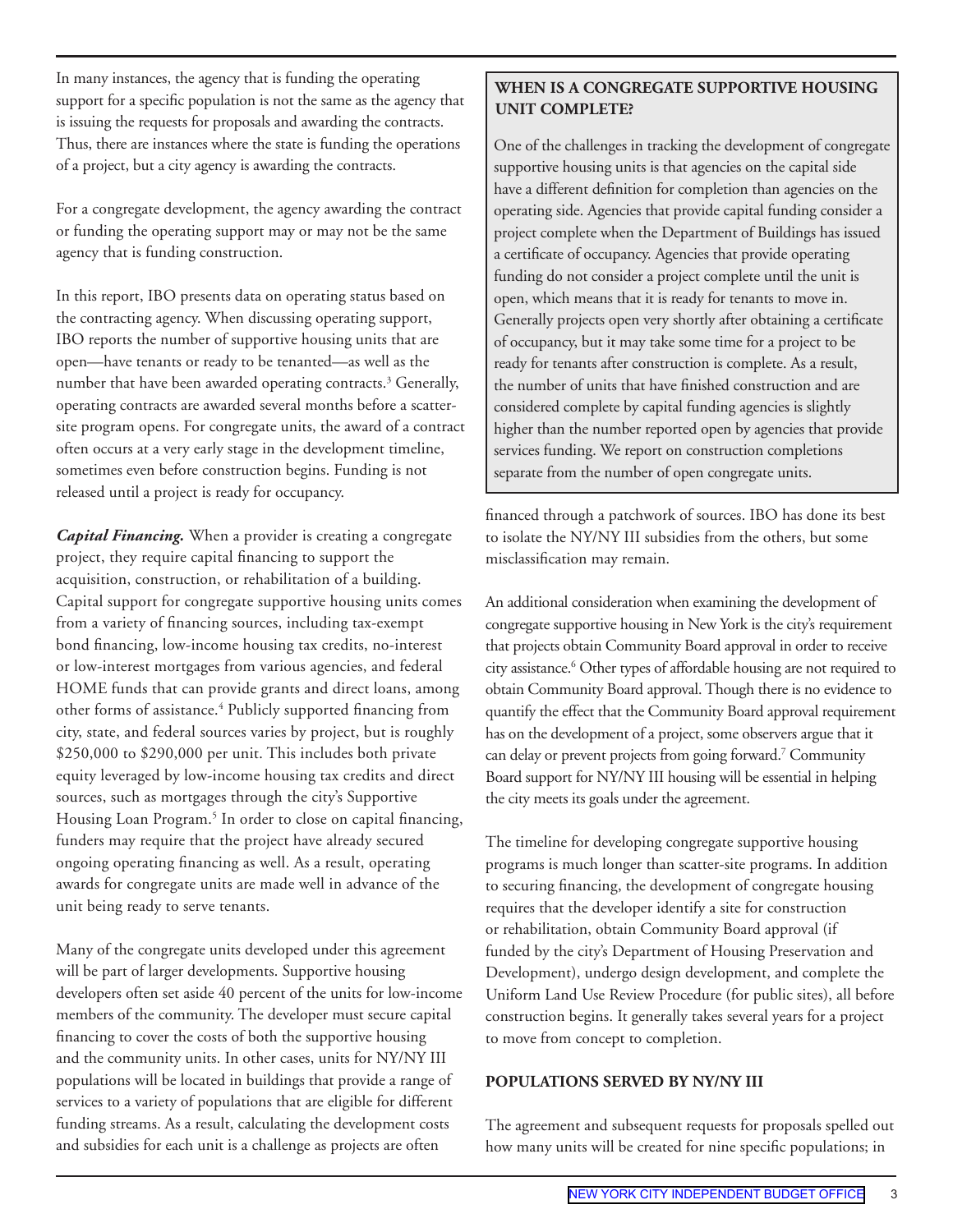| Number of Units Planned for NY/NY III by Population                                   | Scatter-   |             |       |
|---------------------------------------------------------------------------------------|------------|-------------|-------|
|                                                                                       | Congregate | <b>Site</b> | Total |
| <b>Serious Mental Illness</b>                                                         | 3,700      | 1,250       | 4,950 |
| Chronically homeless single adults who suffer from a serious and persistent           |            |             |       |
| mental illness or are diagnosed as mentally ill and chemically addicted               |            |             |       |
| (MICA)                                                                                | 3,200      | 750         | 3,950 |
| Single adults who are presently living in New York State-operated psychiatric         |            |             |       |
| centers or state-operated transitional residences and who could live                  |            |             |       |
| independently in the community if provided with supportive housing and                |            |             |       |
| who would be at risk of street or sheltered homelessness if discharged                |            |             |       |
| without supportive housing                                                            | 500        | 500         | 1,000 |
| <b>Substance Abuse</b>                                                                | 500        | 1,000       | 1,500 |
| Chronically homeless single adults or single adults who have been been                |            |             |       |
| homeless for at least six months of the last year who have a substance                |            |             |       |
| abuse disorder that is a primary barrier to independent living*                       | 250        | 500         | 750   |
| Homeless single adults who have completed a course of treatment for a                 |            |             |       |
| substance abuse disorder and are at risk of street homelessness or sheltered          |            |             |       |
| homelessness and who need transitional supportive housing (that may                   |            |             |       |
| include half-way houses) to sustain sobriety and achieve independent                  |            |             |       |
| living*                                                                               | 250        | 500         | 750   |
| Families                                                                              | 1,150      | n/a         | 1,150 |
| Chronically homeless families, or families at serious risk of becoming                |            |             |       |
| chronically homeless, in which the head of household suffers from a serious           |            |             |       |
| and persistent mental illness or a MICA disorder                                      | 400        | n/a         | 400   |
| Chronically homeless families, or families at serious risk of becoming                |            |             |       |
| chronically homeless, in which the head of household suffers from a                   |            |             |       |
| substance abuse disorder, a disabling medical condition, or HIV/AIDS*                 | 750        | n/a         | 750   |
| <b>HIV/AIDs</b>                                                                       | 600        | 400         | 1,000 |
| Chronically homeless single adults who are persons living with HIV/AIDS (who          |            |             |       |
| are clients of HASA or who are clients with symptomatic HIV who are                   |            |             |       |
| receiving cash assistance from the city) and who suffer from a co-occurring           |            |             |       |
| serious and persistent mental illness, a substance abuse disorder, or a MICA          |            |             |       |
| disorder*                                                                             | 600        | 400         | 1,000 |
| Youth                                                                                 | 300        | 100         | 400   |
| Young adults, ages 18-24, who have a serious mental illness being treated in          |            |             |       |
| state licensed residential treatment facilities, state psychiatric facilities, or     |            |             |       |
| leaving or having recently left foster care and who could live independently          |            |             |       |
| in the community if provided with supportive housing and who would be at              |            |             |       |
| risk of street or sheltered homelessness if discharged without supportive             |            |             |       |
| housing                                                                               | 200        | n/a         | 200   |
| Young adults (aged 25 and younger) leaving or having recently left foster             |            |             |       |
| care or who had been in foster care for more than a year after their 16 <sup>th</sup> |            |             |       |
| birthday and who are at risk of street homelessness or sheltered                      |            |             |       |
| homelessness                                                                          | 100        | 100         | 200   |
| <b>TOTAL</b>                                                                          | 6,250      | 2,750       | 9,000 |

broad terms, it provides housing for individual adults who have a serious mental illness, HIV/AIDS, or a substance abuse disorder (see table above). There are also separate units for youth with serious mental illness or who age out of foster care, as well as for families where the head-of-household has a serious mental illness, HIV/AIDS, or a substance abuse disorder. Prior agreements provided supportive housing solely for homeless single adults with a serious mental illness.

The inclusion of these populations reflects the movement towards a service delivery model known as Housing First that has gained support in recent years. This model is based on the assumption that housing has a stabilizing effect that can facilitate treatment for substance abuse and other underlying issues. Under the Housing First model, sobriety is not viewed as a condition for housing. Units developed under the Housing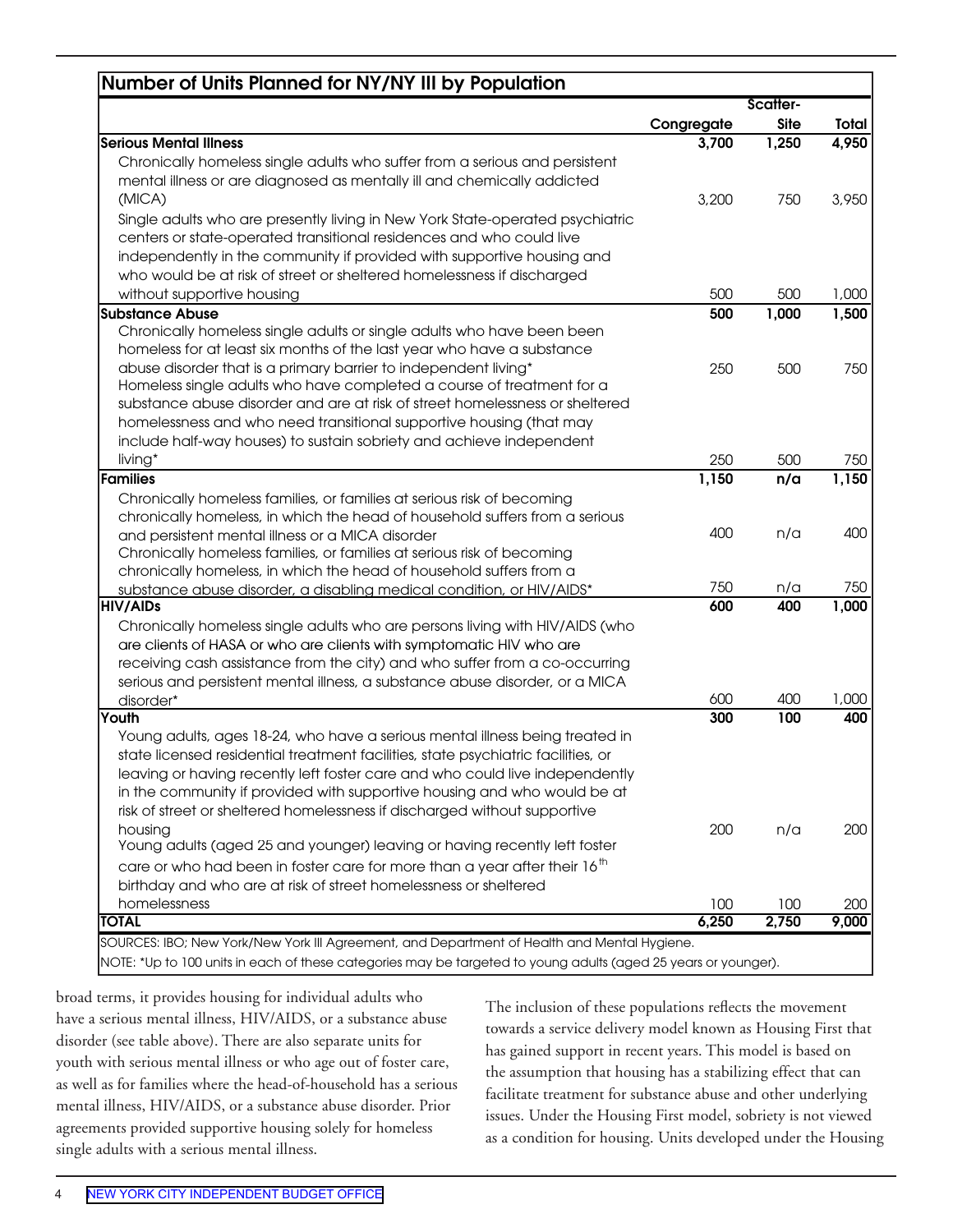First model have been instrumental in moving some chronically homeless individuals from the streets into housing.<sup>8</sup>

All of the units in the agreement target those who are either homeless or at-risk of homelessness. Depending on the population served, annual operating funds range from just under \$15,000 for a single-person unit to \$25,000 for a family unit.

The majority of units are reserved for the chronically homeless. To be classified as chronically homeless, an individual with a disability must have spent 365 days of the last two years in a shelter or living on the street.<sup>9</sup> For families, the family must have lived in a homeless shelter for at least 365 days out of the last two years. The days homeless need not be consecutive.

Advocates have voiced concerns that the definition of chronically homeless could prevent the resources from being used as efficiently as possible. The concern is that the strict definition of chronically homeless could prevent some units from being fully utilized. Some have argued that while there should be a preference for placing those individuals most in need first, it may make sense to create opportunities when there are prolonged vacancies in a unit for it to be used by homeless families and individuals, who, but for the length of their homelessness, would qualify for the units.

The state and city have been responsive to the concern that the eligibility criteria for certain populations are too restrictive to keep the housing fully utilized. In April 2009, eligibility criteria for one population was relaxed; the criteria for homeless single adults for whom a substance abuse disorder is the primary barrier to housing was modified from one of chronic homelessness to a shorter duration of homelessness—six months in the past year. According to the city's Department of Health and Mental Hygiene (DOHMH), for other populations where the chronic homelessness criteria still applies, the number of approved applicants exceeds the availability of units so that relaxing the criteria would have little effect for those populations.

Units that are not set aside for the chronically homeless are reserved for those at risk of homelessness upon leaving an institution, completing treatment, or exiting foster care. A request for proposal issued by DOHMH defines at risk of homelessness as: "having no subsequent residence identified and lacking the resources and support networks needed to obtain access to housing."<sup>10</sup>

#### **STATUS OF CONTRACTS TO OPEN UNITS AND PROVIDE SERVICES**

To date, most of the open NY/NY III units are scatter-site units. The city and state are near their goal for the number of



scatter-site units and have done so almost on schedule. As of June 2009, 2,461 scatter-site units were occupied or ready to be tenanted—90 percent of the total planned by the end of state fiscal year 2008–2009. Another 237 units (9 percent) had been awarded contracts to support operations, although they were not yet serving clients. (Note: all goals are as laid out in the NY/NY III agreement proposed development schedule, which set goals by state fiscal years that run from April 1 through March 30. All units open and contracted are as of June 30, 2009.)

There has been less progress on the congregate units than on the scatter-site units. At the end of June 2009, 258 congregate units were ready or serving tenants, a little over one-fifth of the units planned for state fiscal year 2008–2009. Another 2,582 congregate units had been awarded operating contracts, meaning that they will begin serving tenants once the units are completed and tenants have moved in. This could take years, however, since construction has not begun on the majority of these congregate units. In fact, the city's Preliminary Budget for 2011 includes \$1.9 million in savings due to delays in the opening of congregate units.

*For People with Serious Mental Illness.* Fifty-five percent of NY/NY III units are intended for single adults with serious mental illness who are chronically homeless or currently living in a state psychiatric facility and are at risk of homelessness. Overall, 4,950 units (3,700 congregate and 1,250 scatter site) are set aside for such individuals. The plan calls for the bulk of these congregate units to be completed between 2011 and 2016.

The state Office of Mental Health is responsible for funding all of the units for this population and shares contracting responsibilities with the city's Department of Health and Mental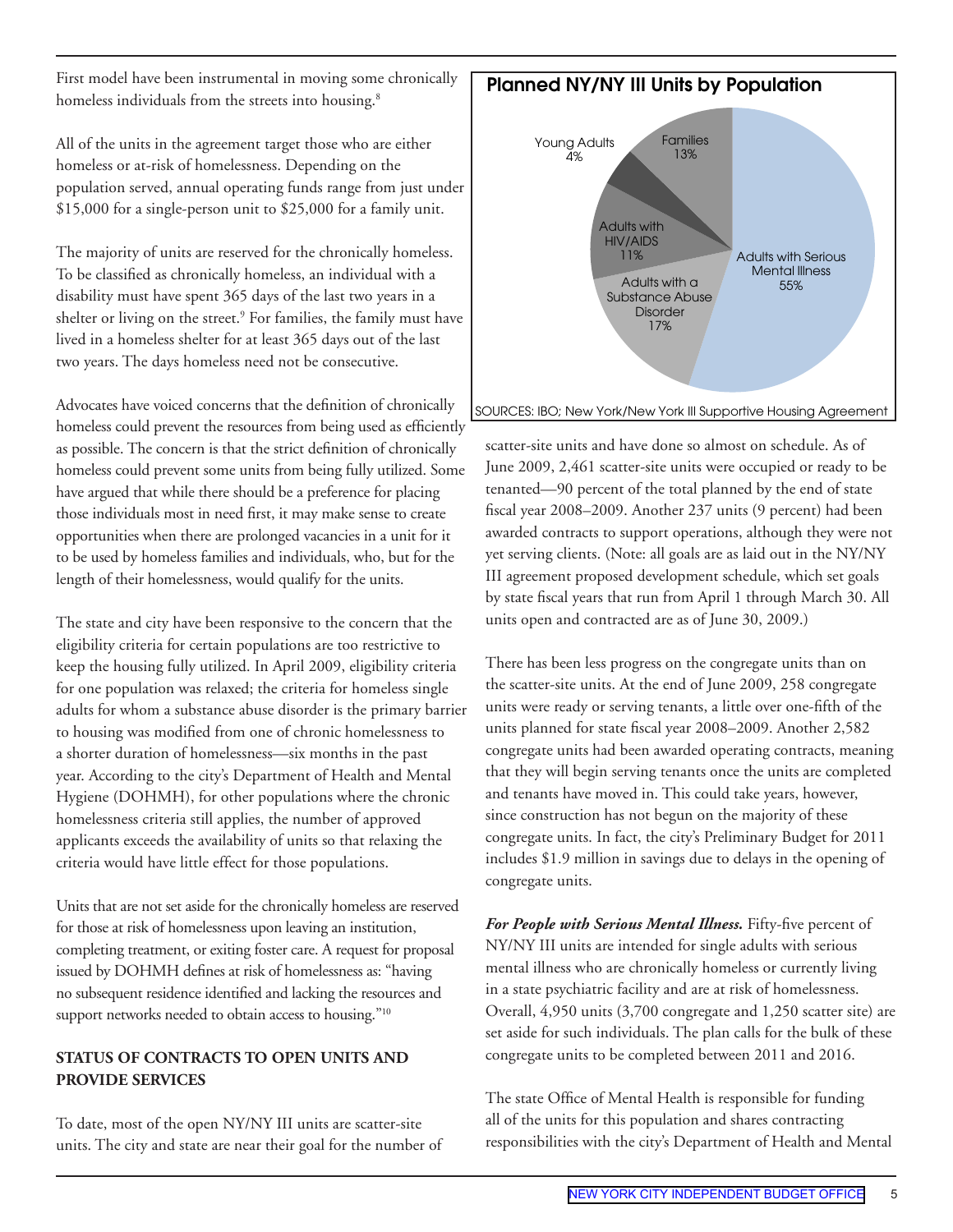#### Operating Contract Progress: Units for Adults with a Serious Mental Illness

*Numbers as of June 2009 by Contracting Responsibility*

|                                                               | Congregate | <b>Scatter-Site</b> | Total |
|---------------------------------------------------------------|------------|---------------------|-------|
| Total Goal                                                    | 3,700      | 1,250               | 4,950 |
| Goal for 2008-2009                                            | 255        | 1,250               | 1,505 |
| Open                                                          | 65         | 970                 | 1,035 |
| City                                                          | 20         | 0                   | 20    |
| State                                                         | 45         | 970                 | 1,015 |
| lContract Awarded                                             | 1,586      | 30                  | 1,616 |
| City                                                          | 743        | 0                   | 743   |
| State                                                         | 843        | 30                  | 873   |
| SOURCES: IBO; Department of Health and Mental Hygiene, Office |            |                     |       |
| of Mental Health.                                             |            |                     |       |

Hygiene. As of June 2009, the Office of Mental Health reports that 1,015 of the units it is responsible for contracting are open (45 congregate and 970 scatter site) and 873 (843 congregate and 30 scatter-site) have been awarded contracts. DOHMH has awarded contracts for 763 congregate units, 20 of which are open. In total, 1,035 units are open; the goal was to have 1,505 units open, 255 congregate and 1,250 scatter-site, by the end of the state's 2008–2009 fiscal year. The agreement calls for more than 500 additional congregate units to open in 2009–2010. With just 65 congregate units open, 25 percent of the goal for March 30, 2009, the pace of development would need to be accelerated to achieve the target by 2016.

*For Substance Abusers*. Fifteen hundred units are designated for single adults who have a substance abuse disorder. Half of these units are for individuals who have completed a course of treatment and are at risk of homelessness, and the other half are for single adults who have been homeless for at least six months of the last year and for whom a substance abuse disorder is the primary barrier to housing. Originally these units were reserved for the chronically homeless, but in April 2009 the eligibility criteria were modified in order increase the pool of eligible individuals.

### Operating Contract Progress: Units for Adults with a Substance Abuse Disorder

*Numbers as of June 2009 by Contracting Responsibility*

|                                                               | Congregate | <b>Scatter-Site</b> | Total |
|---------------------------------------------------------------|------------|---------------------|-------|
| <b>Total Goal</b>                                             | 500        | 1,000               | 1,500 |
| Goal for 2008-2009                                            | 200        | 1,000               | 1,200 |
| Open                                                          | n          | 1,183               | 1,183 |
| City                                                          |            | 858                 | 858   |
| State                                                         |            | 325                 | 325   |
| lContract Awarded                                             | 277        |                     | 277   |
| City                                                          | 227        |                     | 227   |
| State                                                         | 50         |                     | 50    |
| SOURCES: IBO; Department of Health and Mental Hygiene; New    |            |                     |       |
| York State Office of Alcoholism and Substance Abuse Services. |            |                     |       |

DOHMH and the state Office of Alcoholism and Substance Abuse Services (OASAS) are responsible for funding and contracting these units. The goal for the end of state fiscal year 2008–2009 was to have 1,200 units open, 200 congregate and 1,000 scatter-site. As of June 2009, DOHMH has awarded contracts for 1,085 units, 227 congregate and 858 scatter-site. All of these scatter-site units are open. OASAS has another 325 scatter-site units open, and a 50-unit congregate program with contracts awarded.

In total 1,183 scatter-site units for individuals with substance abuse disorders are open, well above the goal of 1,000 scattersite units by 2016. While the total number of units is on track to meet the plan, the mix of congregate and scatter-site units has shifted. With no congregate units open as of June 2009, the development of congregate units for individuals with substance abuse disorders is behind schedule.

*For Families.* The plan calls for 1,150 congregate units for families (there are no scatter-site units planned for families). Of the 1,150 units, 400 are for families in which the head of household has a serious mental illness or is mentally ill and chemically addicted. DOHMH is responsible for issuing the contract to run these units, and the state is responsible for funding it. In addition, 750 units are for families in which the head of the family has a substance abuse disorder, disabling medical condition, or HIV/AIDS. DOHMH and New York State are responsible for contracting for these units, and DOHMH is responsible for funding.

NY/NY III called for 275 units to be open by the end of state fiscal year 2008–2009. As of June 2009, DOHMH has opened 153 units, 56 percent of the 2008–2009 target, and has awarded contracts for another 305 units. In contrast, the state has not

#### Operating Contract Progress: Units for Families

*Numbers as of June 2009 by Contracting Responsibility*

|                                                                                    | Congregate | Total |
|------------------------------------------------------------------------------------|------------|-------|
| Total Goal                                                                         | 1,150      | 1,150 |
| Goal for 2008-2009                                                                 | 275        | 275   |
| Open                                                                               | 153        | 153   |
| City                                                                               | 153        | 153   |
| State                                                                              | N          |       |
| <b>Contract Awarded</b>                                                            | 305        | 305   |
| City                                                                               | 305        | 305   |
| State                                                                              |            |       |
| SOURCES: IBO; Department of Health and Mental<br>Hygiene; Office of Mental Health. |            |       |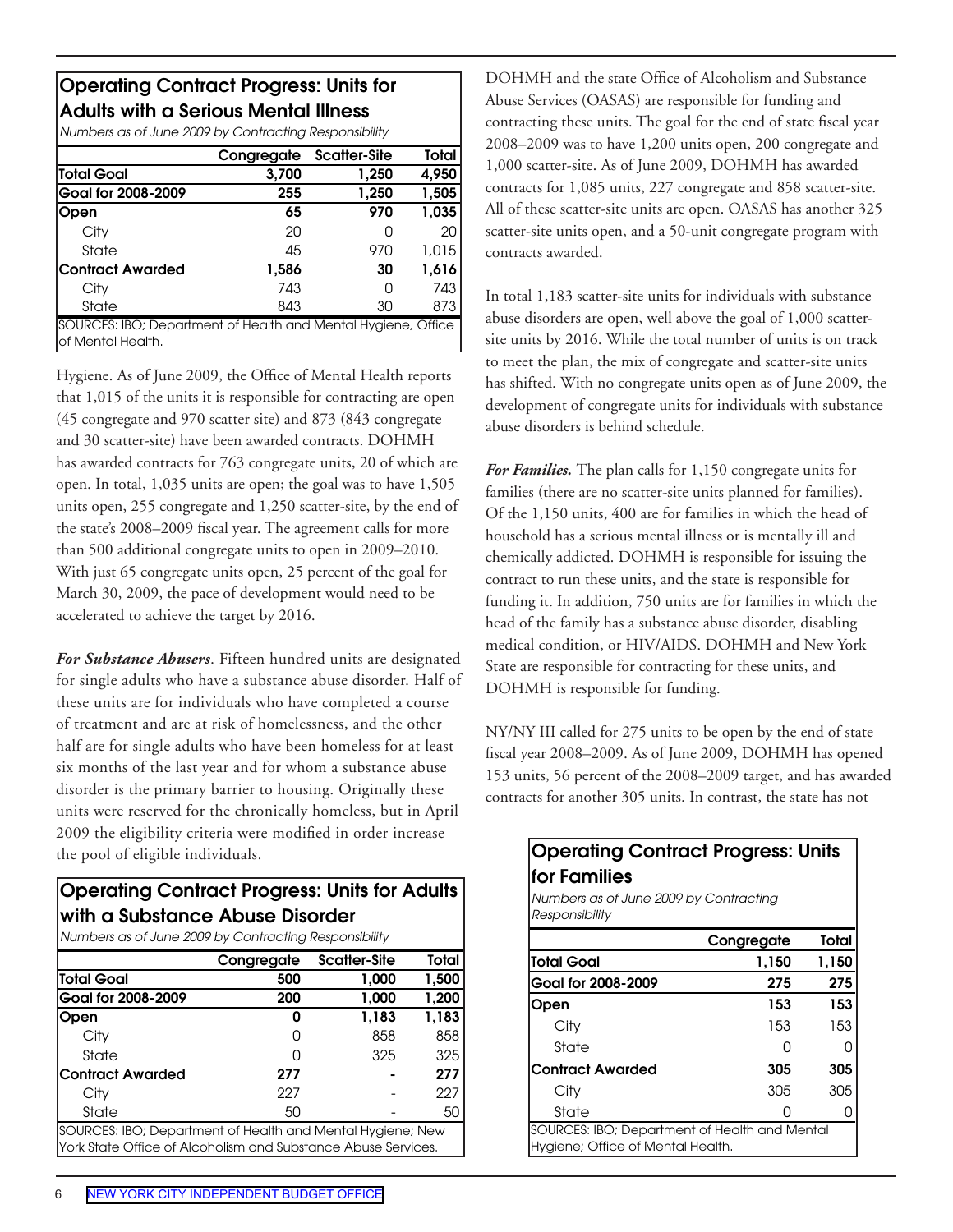#### Operating Contract: Units for Adults living with HIV/AIDS

*Numbers as of June 2009 by Contracting Responsibility*

|                                               | Congregate | <b>Scatter-Site</b> | Total |
|-----------------------------------------------|------------|---------------------|-------|
| Total Goal                                    | 600        | 400                 | 1,000 |
| Goal for 2008-2009                            | 350        | 400                 | 750   |
| Open                                          | n          | 193                 | 193   |
| City                                          |            | 143                 | 143   |
| State                                         |            | 50                  | 50    |
| lContract Awarded                             | 278        | 207                 | 485   |
| City                                          | 278        | 207                 | 485   |
| State                                         |            |                     |       |
| SOURCES: IBO; Human Resources Administration. |            |                     |       |

awarded contracts for any of the 375 congregate units for which it is responsible.

*For Adults with HIV/AIDS.* One thousand units—600 congregate and 400 scatter-site—are set aside for single adults living with HIV/AIDS who have a co-occurring serious and persistent mental illness, a substance disorder, or both. Through a partnership agreement with the state Department of Health/AIDS Institute, the city's Human Resources Administration HIV/AIDS Services Administration (HASA) has assumed the responsibility for contracting and making referrals for these units. The state and city share responsibility for funding operations.

The plan called for all 400 scatter-site units and 350 congregate units to be open by the end of state fiscal year 2008–2009. To date, contracts have been awarded for all 400 scatter-site units and 193 units are already open, including 50 scatter-site units contracted by New York State prior to HASA's assumption of contracting responsibilities. The balance of these scatter-site units is expected to be leased and available in the coming months.

In addition, contracts for 278 congregate units have been awarded, but as of June 2009 none are open. Units with contracts awarded are currently projected to be tenanted or homelessness; the state is responsible for funding and contracting these units. As of June 2009, no units for youth with serious mental illness were open, though 20 congregate units were scheduled to be open by the end of state fiscal year 2008–2009. The state Office of Mental Health reports that 77 congregate units have been awarded operating contracts.

The remaining 200 units are for youth who are aging out of foster care or have recently left foster care and are split evenly between congregate and scatter-site units. DOHMH and the state Office of Children and Family Services share responsibility for funding the units for foster-care youth, and DOHMH is responsible for contracting all of these units. Awards have been made for 214 units (99 congregate and 115 scatter-site) for youth aging out of foster care, of which 155 are currently open (40 congregate and 115 scatter-site), nearly three-quarters of the 220 units (120 congregate and 100 scatter-site) expected to be open by the end of state fiscal year 2008–2009.

#### **CONSTRUCTION PROGRESS**

Measuring progress on NY/NY III in terms of units constructed rather than contracts awarded provides a different count but leads to similar conclusions: fewer congregate units are currently complete than were originally planned. Twelve hundred congregate units—19 percent of all congregate units expected under the NY/NY III agreement—were planned to be constructed and open by the end of state fiscal year 2008–2009. The city and state report that as of June 2009 construction of 313 congregate units is complete, with an additional 660 units currently under construction. With a typical project taking about 18 months to complete, by January 2011 construction should be completed for most of these additional units, bringing the total number of completed congregate units to roughly 900 units, still short of the goal for the state 2008–2009 fiscal year. (Note: These figures on the number of units *completed* differ somewhat from the data on the number of units *open* and serving tenants shown in the

ready for occupancy within the next three years. Overall there has been more progress on the scatter-site than on the congregate projects.

*For Youth.* Four hundred units, including 300 congregate and 100 scatter-site, are set aside for youth aged 18 to 24. Two hundred congregate units are for youth with a serious mental illness who are at risk of

| <b>Operating Contract: Units for Young Adults</b>     |
|-------------------------------------------------------|
| Numbers as of June 2009 by Contracting Responsibility |

|                                                                                                                          | Congregate | <b>Scatter-Site</b> | <b>Total</b> |
|--------------------------------------------------------------------------------------------------------------------------|------------|---------------------|--------------|
| <b>Total Goal</b>                                                                                                        | 300        | 100                 | 400          |
| Goal for 2008-2009                                                                                                       | 120        | 100                 | 220          |
| Open                                                                                                                     | 40         | 115                 | 155          |
| City                                                                                                                     | 40         | 115                 | 155          |
| State                                                                                                                    |            |                     |              |
| Contract Awarded                                                                                                         | 136        |                     | 136          |
| City                                                                                                                     | 59         |                     | 59           |
| State                                                                                                                    | 77         |                     | 77           |
| SOURCES: IBO; Department of Health and Mental Hygiene; Office<br>of Mental Health; Office of Children & Family Services. |            |                     |              |

preceding section.)<sup>11</sup>

Data on construction may overstate progress on the NY/NY III agreement because some units may be counted twice when multiple agencies are funding the work. The agencies involved in NY/NY III capital development are now developing a tracking system for assigning "credit" for projects jointly funded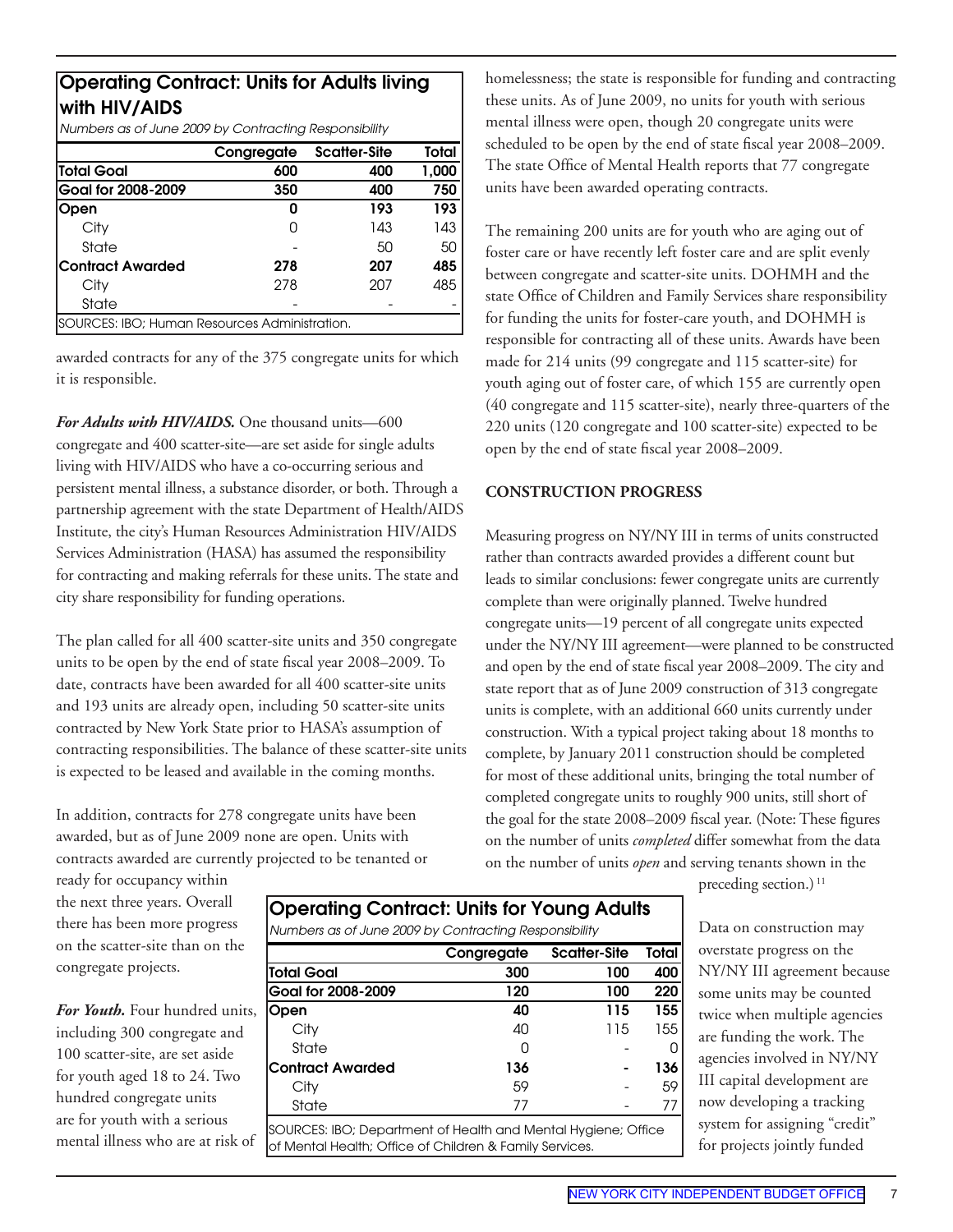by multiple agencies. This should ensure that NY/NY III units are not double-counted towards the goal of creating 6,250 congregate units. At the time of this report, however, such a system has not yet been put in place. Although IBO has eliminated double counting wherever possible, the figures reported in this section may overstate progress, especially in projects that have not begun construction and financing has not been finalized.

*City and State Progress Towards 2008–2009 Goals.* The New York City Department of Housing Preservation and Development is responsible for 3,125 units, which represents half of all planned congregate units and the city's entire share of capital funding for NY/NY III. According to the department, 134 city funded and 105 jointly city and state funded congregate units have been completed. So even if the city is credited with all of the units that are funded jointly, the city has still fallen short of its goal to develop 650 congregate units by March 30, 2009.

New York State has also fallen short of its end of fiscal year 2008–2009 goal for developing congregate units. Three state agencies are involved in providing capital funding for these units: the Office of Mental Health, the Office of Temporary Disability Assistance, and the Division of Housing and Community Renewal. Together these state agencies committed to developing 550 units of congregate housing by 2008–2009. But even if we

#### Status of Capital Development of New York/New York III Supportive Housing Units *Numbers as of June 30, 2009*

| In Pre-<br><b>Development</b><br>18<br>945 | Total<br>26 |
|--------------------------------------------|-------------|
|                                            |             |
|                                            |             |
|                                            |             |
|                                            |             |
|                                            | 973         |
| 199                                        | 293         |
| 1.162                                      | 1.291       |
|                                            |             |
|                                            |             |
| 1,186                                      | 1.677       |
|                                            |             |
|                                            |             |
|                                            |             |
|                                            |             |
| 122                                        | 475         |
| 2.470                                      | 3.443       |
|                                            |             |

SOURCES: IBO; Department of Housing Preservation and Development; Office of Temporary and Disability Assistance; Office of Mental Health; Division of Housing and Community Renewal.

NOTE: \*The 55 units in construction for Office of Mental Health and Division of Housing and Community Renewal are jointly funded by the two agencies; IBO assumed that each agency funded half the units. Numbers may not add due to rounding.

assume that the 105 jointly funded units are all credited to the state, New York State has completed 179 units, one-third of its March 30, 2009 goal.

*Looking Ahead.* Current fiscal conditions make achieving the remaining development milestones difficult. In June 2009, the city and state reported that 660 units of congregate supportive housing were under construction and 2,470 units were in predevelopment—meaning plans are undergoing review by the agencies involved and a developer is seeking to secure financing for a proposed project. Generally, it takes 18 months to 24 months for a project to complete this phase. As projects may take three years from pre-development to completion, in state fiscal year 2011–2012 the city and state could have 3,443 units complete. With a goal of having 3,768 congregate units complete by the end of state fiscal year 2011-2012, the city and state would be only slightly behind schedule if they completed all of the units in the pipeline within three years.

In the face of the current economic downturn, the state and city are both confronting large budget gaps that may jeopardize their ability to meet the stated goals on-time. The city's housing department uses its capital budget to subsidize the NY/NY III units, so cuts to its supportive housing capital programs could affect the schedule for completing units. Compared to the 2009 Adopted Capital Commitment Plan, planned capital commitments through 2013

> (including city and non-city funds) for special needs housing, which includes supportive housing, are down 5 percent. While a cut of this magnitude may not put the city's overall goal of producing 3,125 units at risk, it could slow the construction of these units.

Affecting both city and state plans are the decline in the value of Low Income Housing Tax Credits and tight credit markets. Supportive housing construction often relies on the federal tax credit program and tax credits have lost value recently. Furthermore, overall underwriting standards have become tighter, construction capital has become more difficult to secure, and interest rates on construction loans are increasing. At a time when many are calling on the city and state to speed up the development of supportive housing, the resources necessary to do so are either stagnant or dwindling.

Still, there are a few bright spots. Now that real estate development in the city has slowed, land prices and construction costs have begun to